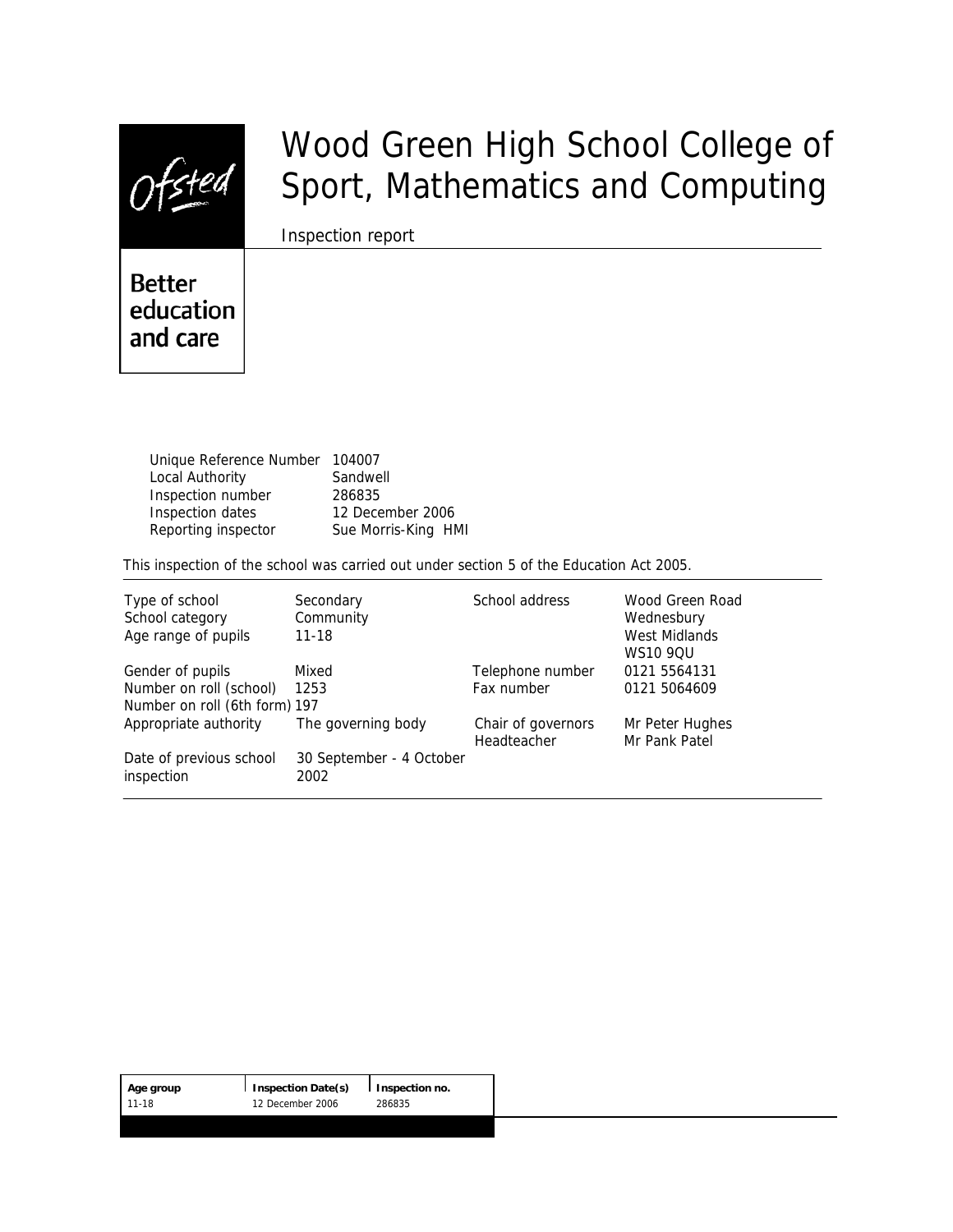© Crown copyright 2007

Website: www.ofsted.gov.uk

This document may be reproduced in whole or in part for non-commercial educational purposes, provided that the information quoted is reproduced without adaptation and the source and date of publication are stated.

Further copies of this report are obtainable from the school. Under the Education Act 2005 the school must provide a copy of this report, free of charge or in prescribed cases on payment of such fee as they think fit (not exceeding the cost of supply), to any person who asks for one.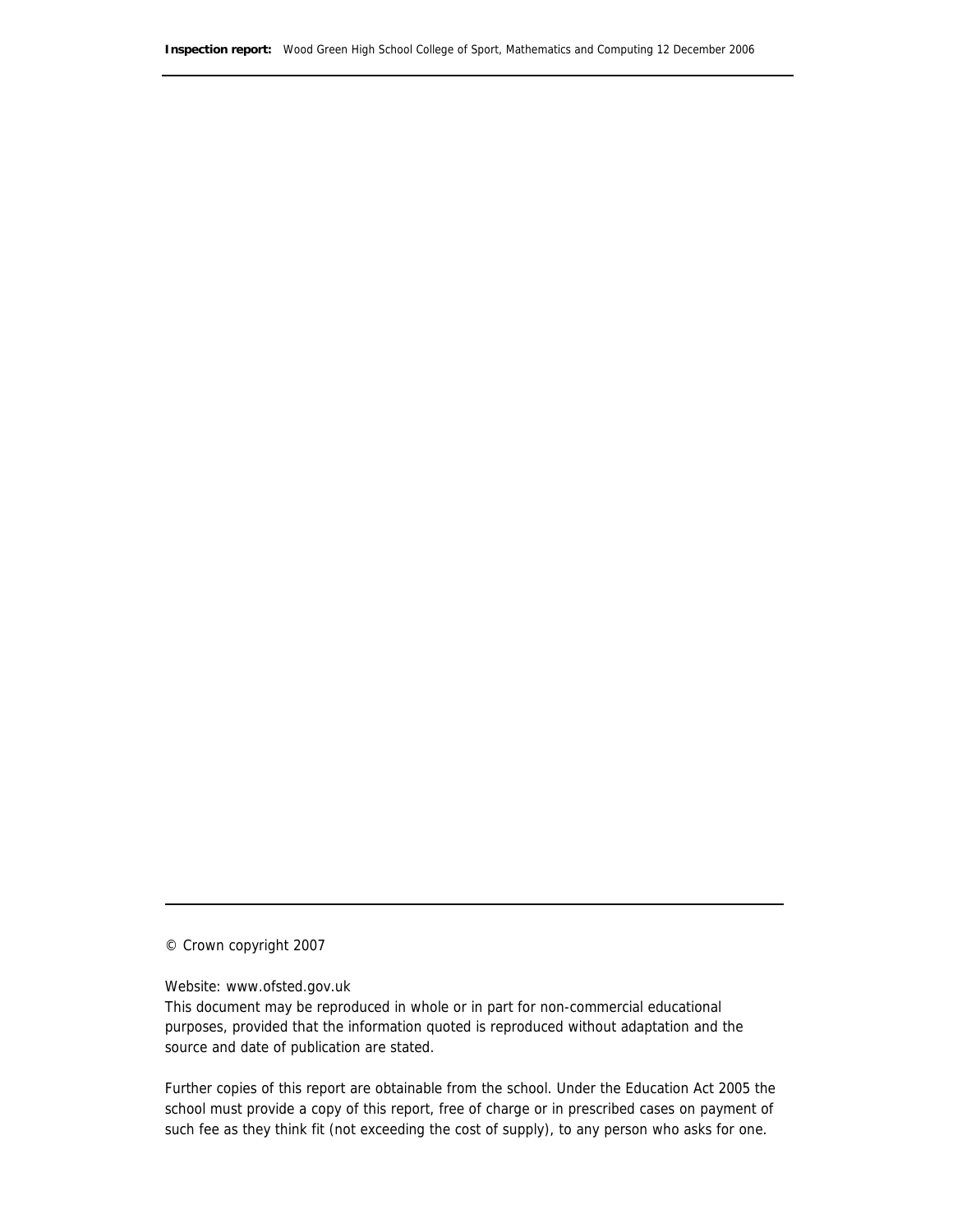# **Introduction**

The inspection was carried out by one of Her Majesty's Inspectors and one Additional Inspector.

# **Description of the school**

Wood Green High School College is a much larger than average secondary school specialising in Sport, Mathematics and Computing. Around one fifth of pupils come from minority ethnic backgrounds. A higher than average proportion of pupils speaks English as an additional language. The proportion of pupils which the school identifies as having learning difficulties is higher than average. More pupils than average come from areas of economic disadvantage.

### **Key for inspection grades**

| Outstanding  |
|--------------|
| Good         |
| Satisfactory |
| Inadequate   |
|              |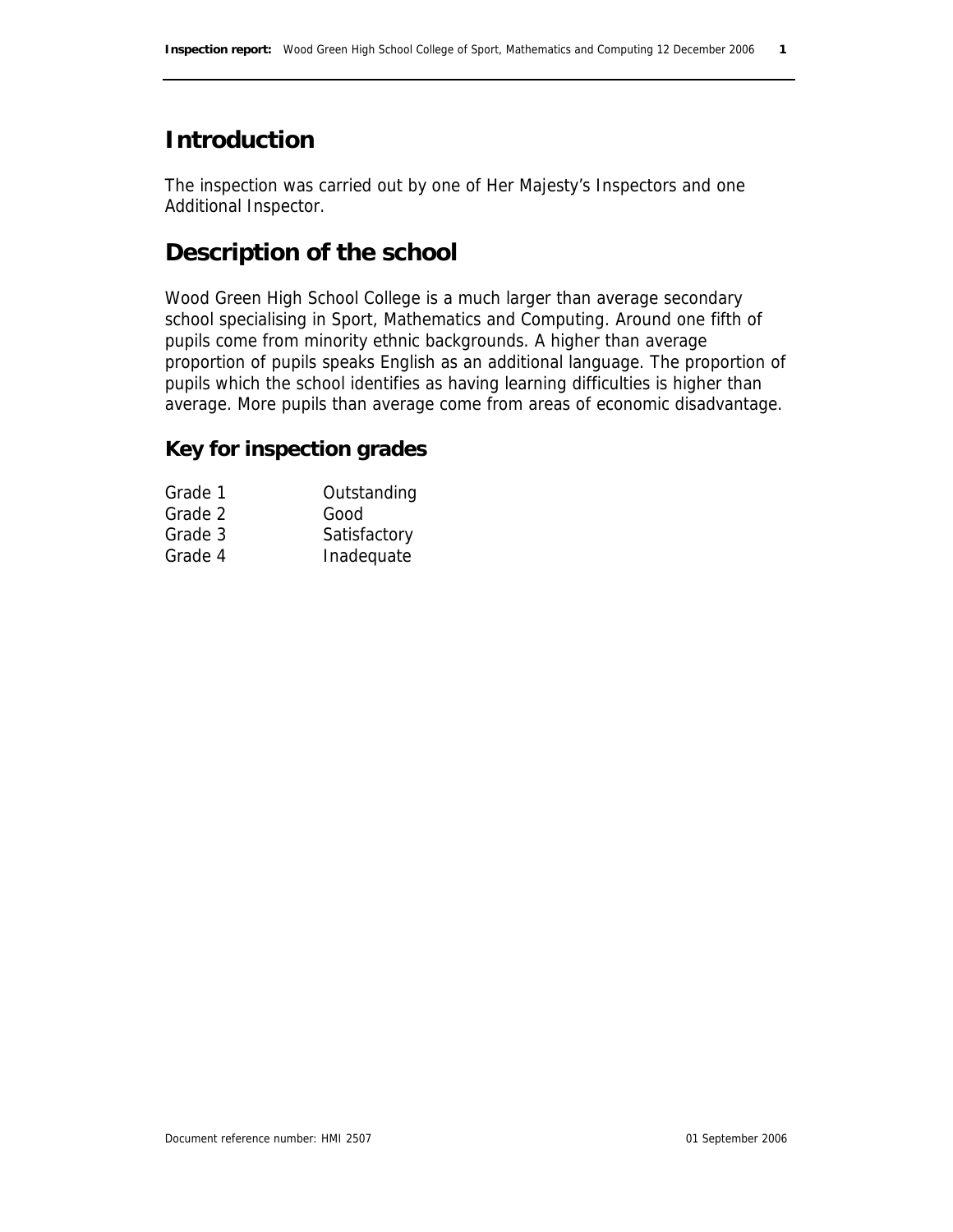# **Overall effectiveness of the school Grade: 1**

Wood Green High School College of Sport, Mathematics and Computing provides pupils with an outstanding quality of education. Staff, pupils, parents and governors are understandably proud of the school. Its name alone conveys something of its high aspirations: not content with being a successful sports college, the school applied earlier this year for specialist college designation in a second area. This has allowed it to expand further the exceptional range of opportunities which it provides to pupils. It is this drive for continual improvement by an outstandingly effective leadership group and staff team which has enabled Wood Green to improve year by year.

From the time they begin at the school in Year 7, pupils are made to feel an important part of a vibrant and successful community. The 'Wood Green Way' is clearly communicated to pupils on a daily basis. This allows pupils to be very clear about what the school views as success and to strive to reach the standards set for them. A strong emphasis on both personal and collective responsibility, which extends to the staff and to the pupils, permeates the school. As a result, staff at all levels take firm leadership of their teaching and other roles, and pupils see themselves as responsible for their own learning as well as for making a positive contribution to the school community. The senior leadership team are highly focused and driven, and have an exceptionally strong shared understanding of what they want the school to achieve.

Teaching is outstanding. Pupils are continually encouraged to work together in groups and pairs, which helps them to develop their social skills and their ability to be part of a team. The school successfully promotes a studious approach to learning. Academic results and targets are prominently displayed around the school; frequent conversations take place with pupils about how well they are doing; and marking includes comments about how the work can be improved. The curriculum meets the pupils' needs very well and the school is constantly seeking to improve this. Coupled with a wide range of support and mentoring, which is carefully focused on pupils' individual needs, these factors enable pupils to thrive and consequently students' achievement is outstanding. By the end of Year 11, they reach well above average standards from below average starting points in Year 7. The percentage of pupils gaining 5 or more GCSE grades A\* to C has increased steadily since the last inspection and, in 2005, the school was among the top 1% of schools in the country for the value it adds to pupils' education. The school is rightly ambitious to raise attainment even further by helping pupils to make as much progress in Key Stage 3 and the sixth form as they do during Key Stage 4, and has started the process of analysing the areas where action can best be focused.

The emphasis which the school places on the pupils' personal development is a key factor in its success. Both the pupils' behaviour and their attitudes to their learning are excellent. Pupils enjoy school enormously – the vast range of clubs and extra-curricular activities available to them is a significant factor in this.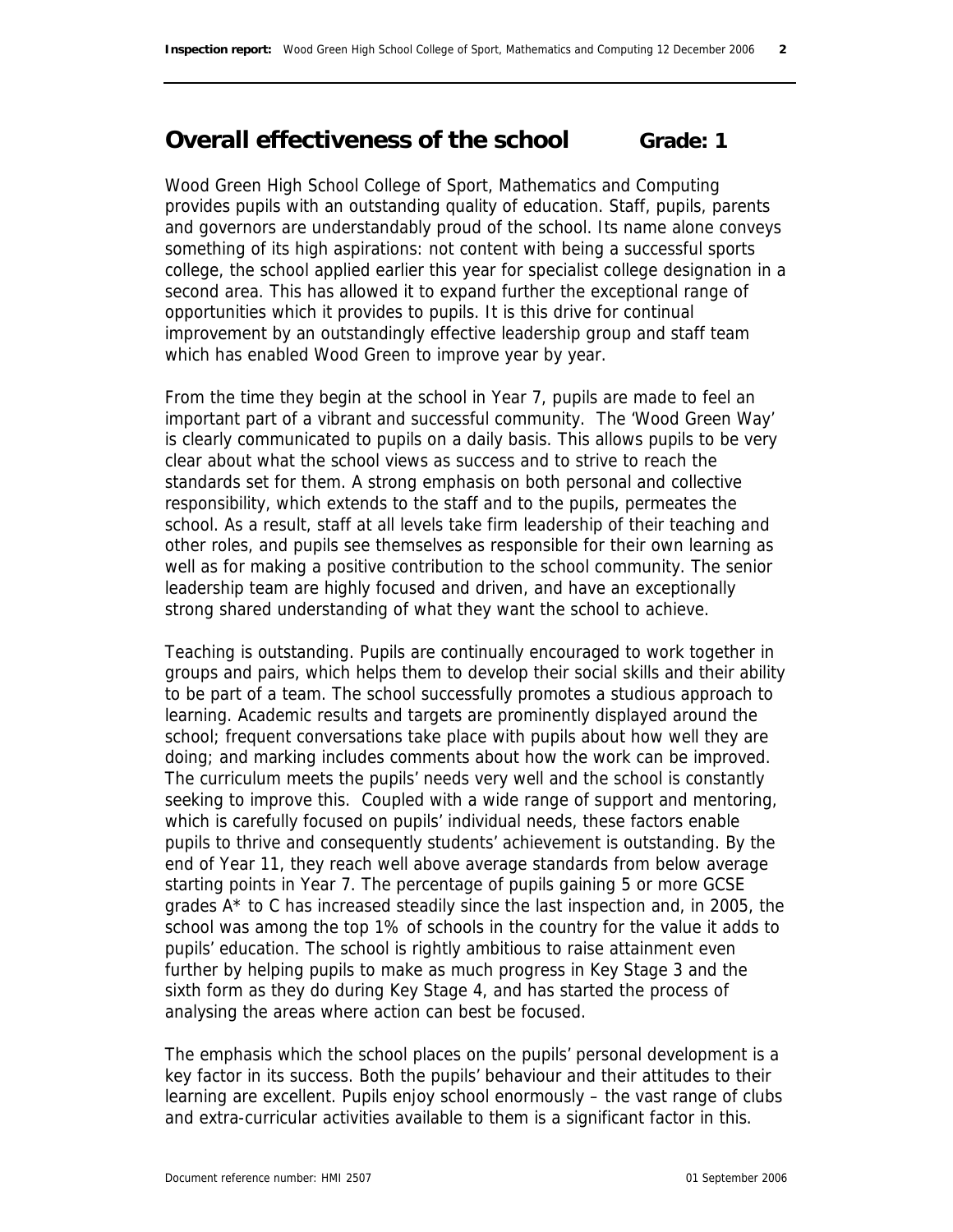Attendance is above the national average and constantly improving, this is another example of the positive impact of the school's high expectations and rigorous target setting. Pupils take a great deal of responsibility within the school. This ranges from mentoring younger pupils and leading sports coaching to interviewing new staff. Because pupils are listened to and highly involved in the school and its running, they are reflective about their school and very articulate about it strengths. Pupils feel that they are treated like young adults and greatly appreciate the quality of education which they receive. They are particularly proud of the superb range of awards which they have won, including a recent prestigious sports award from a national newspaper. A plethora of trophies and certificates won for sporting competitions and community contributions, as well as prizes won by teaching and support staff, are prominently displayed around the school.

The school has used its status as a sports college very well to enhance pupils' personal development, particularly in raising self-esteem. The far-sighted use of sport to create a culture of learning in which 'success breeds success' has been very effective. Pupils recognise how much wider the range of extra-curricular sport available to them has become, and take-up is high at 50% of all students. The strong focus on developing young people's leadership skills through the sports college has met with such success that the school, through its new specialism of mathematics and computing, has embarked on an ambitious and innovative programme of awards for young mathematics leaders (MYLA) and young e-leaders (Yel@). The school also trains eight dance leaders a year, all of whom have moved on into dance coaching or a related job. All the School Sports Partnership targets have been met. Some pupils have the opportunity to take GCSE examinations from Year 8 onwards in physical education and mathematics as well as English Literature. Those that have done so have been very successful.

The school's capacity to improve further is excellent.

### **Effectiveness and efficiency of the sixth form Grade: 2**

Students in the sixth form are exceptionally articulate ambassadors for the school, showing a high degree of maturity, confidence and commitment. A pattern of some students leaving the school for post-16 education elsewhere means that the overall standards of the group that joins the sixth form are lower than might be expected for a school with such successful Year 11 results. The students who do join the sixth form are no less committed, however. Their attendance is excellent. Through good teaching they make good progress in their studies and achieve average results at the end of Year 13. Two notable features of the sixth form are its very high success rate for university entry and students' outstanding personal development. Students value highly the support for learning they receive from the staff. The general care and guidance students receive, for example through the thorough induction programme, and the high level of support for entry to higher education, are unusually good.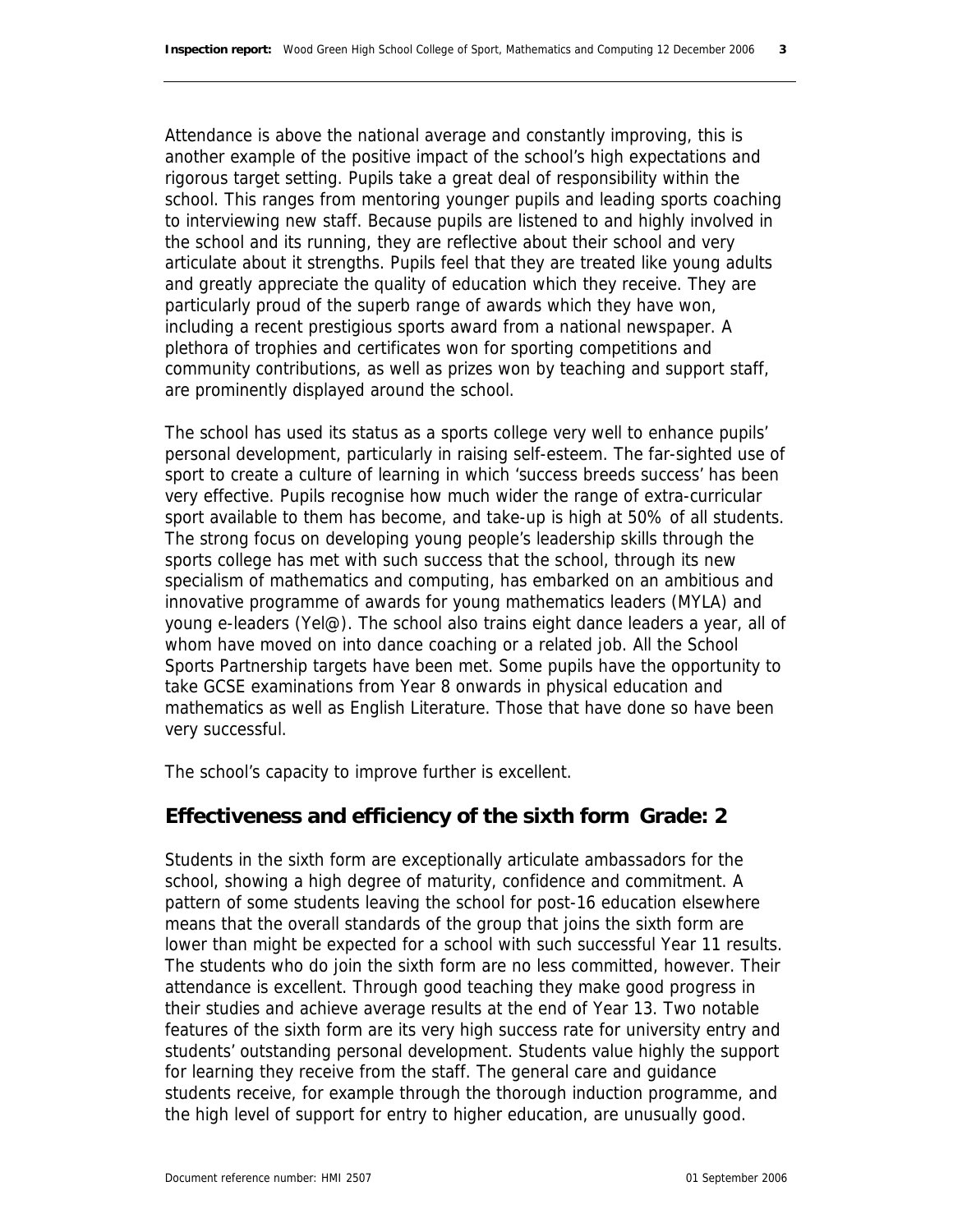Through the 'Aim Higher' programme, for example, the school is involved in large-scale visits to Birmingham and Aston Universities, and students access taster courses for medicine and veterinary science, all aimed at raising their aspirations. Students readily take on a wide range of interesting responsibilities, including supporting younger students with learning difficulties in some lessons, sports coaching in primary schools and with younger students at Wood Green, and fundraising for charity. The leadership and management of the sixth form is outstanding, with a clear vision to promote the benefits of continuing education after school. This leads to an atmosphere in which students can mature, and the support structures in place to enable all those who wish to apply for university to do so confidently. There are some variations in students' achievement which the school is keen to eradicate. Self-evaluation has identified several areas for improvement, for example in the higher order literacy and mathematics skills needed at this level, and new courses have been put in place in response. Regular reviews help subject leaders make any necessary changes to courses to meet the needs of students.

### **What the school should do to improve further**

• Use the wide range of monitoring information available to identify the best actions to take to raise attainment further, especially at Key Stage 3 and in the sixth form

## Achievement and standards **Grade:** 1

Pupils' standards when they join Wood Green in Year 7 are below the national average. Pupils make good progress and reach average standards by the end of Year 9. They build well on their first three years and make exceptional progress in Year 10 and 11 to reach well above average standards in GCSE and equivalent courses at the end of Year 11. National test results from Year 9 and examination results from Year 11 have both shown a steady increase over the last few years. The number of pupils from Year 11 gaining five or more grades A\* to C including English and mathematics has increased steadily, too, with over half reaching this level in 2006. Much of this success has been due to the school's strong focus on raising pupils' aspirations of what they can achieve, setting challenging targets, and then supporting pupils very well so that they reach or exceed them. The school has been exceptionally successful in promoting this high level of achievement with lower and middle ability pupils, and those with learning difficulties and disabilities. While higher ability pupils have continued to do well, particularly in the successful early entry GCSE programme, fewer than expected achieve the highest grades available. The school has recognised this difference and has already begun channelling even greater efforts into securing the highest possible gains among pupils of all abilities.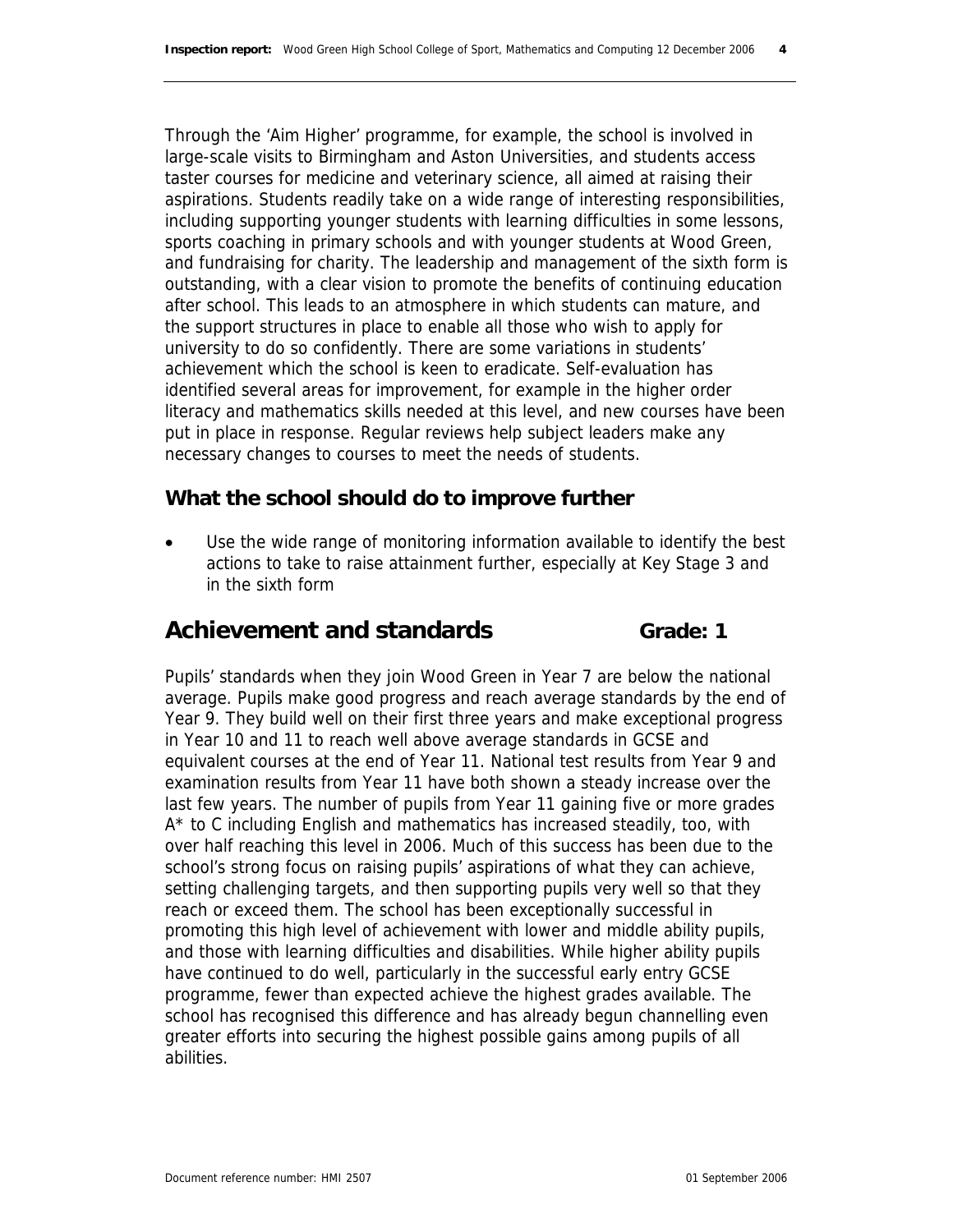# **Personal development and well-being Grade: 1**

Personal development is outstanding, as is pupils' spiritual, moral, social and cultural development. Pupils have a very significant role in the school and feel their voice is taken seriously. Year councils and the school council feel they have made a difference through the suggestions they put forward, for example about changes to school dress. Members of the school council particularly welcomed their involvement in the appointment of the headteacher, and their involvement in the 'school change team' has been highly beneficial during the major building works being carried out during the school day. Pupils make an excellent contribution to the community outside school, for example through sports and other leaders' awards, and charity work. As well as the sixth form students, who raise an impressive £2000 each year for Macmillan nurses, each year group now supports a charity. In school, pupils and sixth form students take a range of responsibilities which enable them to understand their part in creating a harmonious community. Through this they develop a strong sense of social and moral responsibility.

Healthy options for meals, after initial resistance, are felt by pupils to be worthwhile, and restricting chips to only one day has been accepted. Pupils have a good understanding of healthy eating and generally make sensible choices. Their health and fitness is greatly enhanced by the broad physical education curriculum and their very strong take-up of extra-curricular sport. Pupils feel very secure in school and around the site. There is very little bullying and any that does occur is dealt with effectively and promptly by staff.

The strong and successful emphasis which the school places on academic success, including the development of good literacy and numeracy skills, prepares pupils very well for life post-school. This is enhanced by a wellorganised work experience programme, and a strong focus on developing leadership skills to increase self-esteem and create confident and resilient young people.

# **Quality of provision**

### **Teaching and learning Grade: 1** Grade: 1

The excellent teaching comes from a culture in which teachers are continually encouraged to reflect on their practice and how to improve it further. This is aided by an 'Innovation Unit' in which teachers can learn from each other and try out and evaluate new teaching methods. Lessons begin very promptly and proceed at a demanding pace. Pupils are expected to take their learning seriously and they do: classrooms are settled, calm and focused and pupils respond very well to their teachers' high expectations. The school develops pupils' learning skills well from Year 7 onwards: pupils are continually challenged to think for themselves, so develop an enquiring approach to their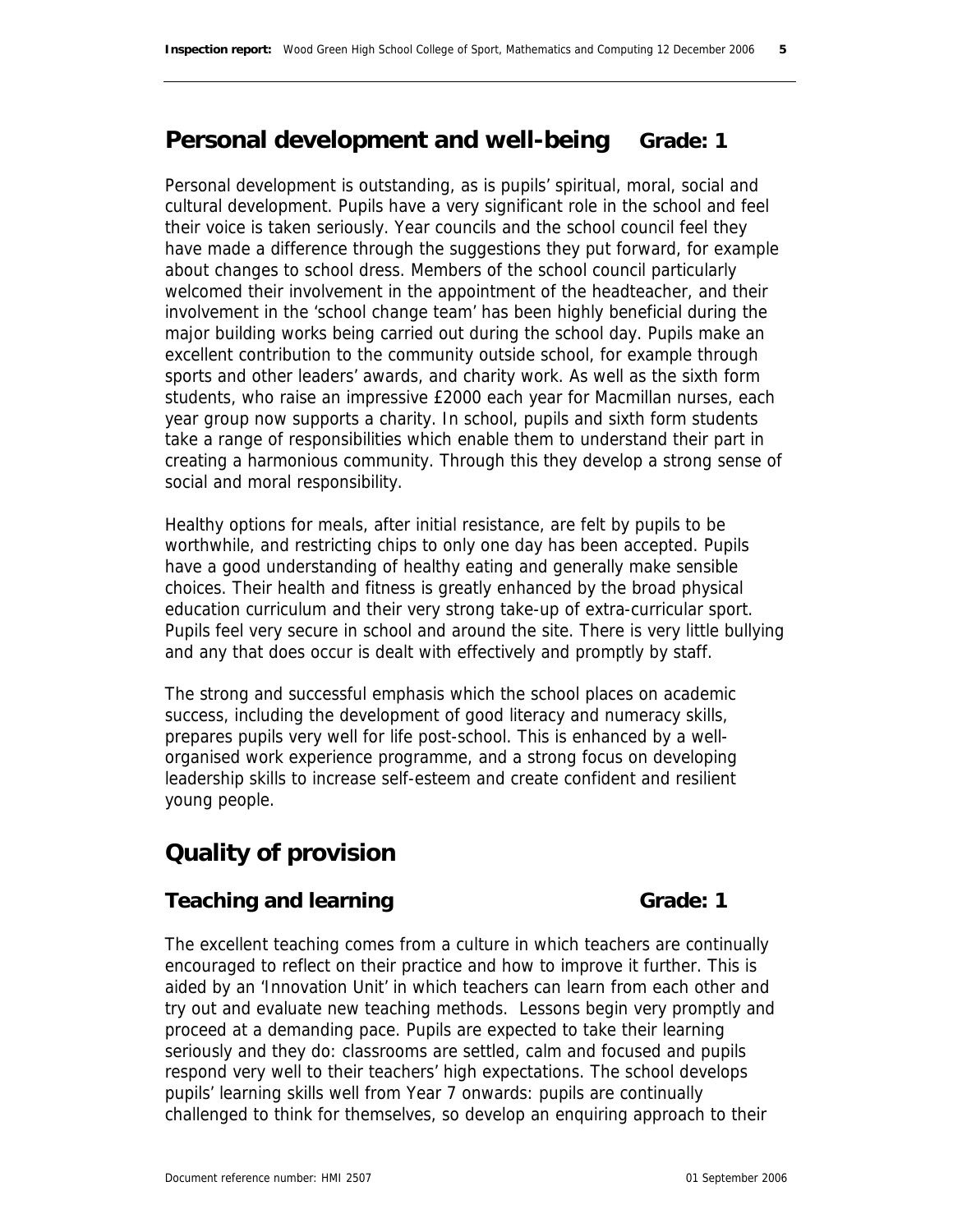learning. The school has identified that some pupils need more strategies to become independent learners and has begun work to achieve this, particularly as students make the transition from Year 11 to the sixth form. The needs of the higher attaining Key Stage 3 pupils have also been accurately identified as a priority for further development.

### **Curriculum and other activities Curriculum and other activities Crade: 1**

The curriculum meets pupils' needs exceptionally well. At the end of Year 9, pupils are given a good range of options to choose from for Key Stage 4. All options are open to all pupils; an inclusive approach which gives them a sense of genuine choice. The school runs a range of courses which are carefully designed to help any pupils who are underachieving. These have recently included a project for Year 8 pupils, one for Year 9 and one for Year 10 gifted and talented pupils. The outstanding range of extra-curricular activities, in which a very high proportion of pupils participate, greatly enriches pupils' experiences. Over 100 activities and clubs are offered to pupils, ranging from dance shows, a brass band and a film club to trampolining, the Duke of Edinburgh Award scheme and kayaking. Pupils value the opportunities they are given, for example a recent visit to Spain with three of the school football teams. A wide range of study support sessions help pupils to ensure that they are up to date with coursework and revision.

### Care, guidance and support **Grade:** 1

The school gives pupils outstanding care, guidance and support. Year leaders, supported by well qualified assistants, have a thorough knowledge of pupils. The attendance, attainment and behaviour of any pupils who are vulnerable or otherwise causing concern are rigorously and regularly tracked and monitored, and suitable action is taken. A particular strength, which is much appreciated by pupils, is the variety and quality of support they receive if they need it, including academic coaching, mentoring, learning support, and specially designed courses. Support for pupils with learning difficulties is well organised. Learning support staff work within subject departments, which allows them to gain a good knowledge of the curriculum. The way in which Wood Green introduces new Year 7 pupils to the school, particularly those who are vulnerable, allows them to settle quickly, and staff are well trained to meet their individual needs. The assessment and tracking of pupils' academic progress is excellent and ensures they are fully informed about what they need to do to improve.

# **Leadership and management Grade: 1**

Leadership and management are outstanding. The senior leadership team is a cohesive, dedicated team who have driven the school to succeed over a number of years. They are very well supported by the middle leaders, who are held well to account, but importantly trusted to take leadership of their own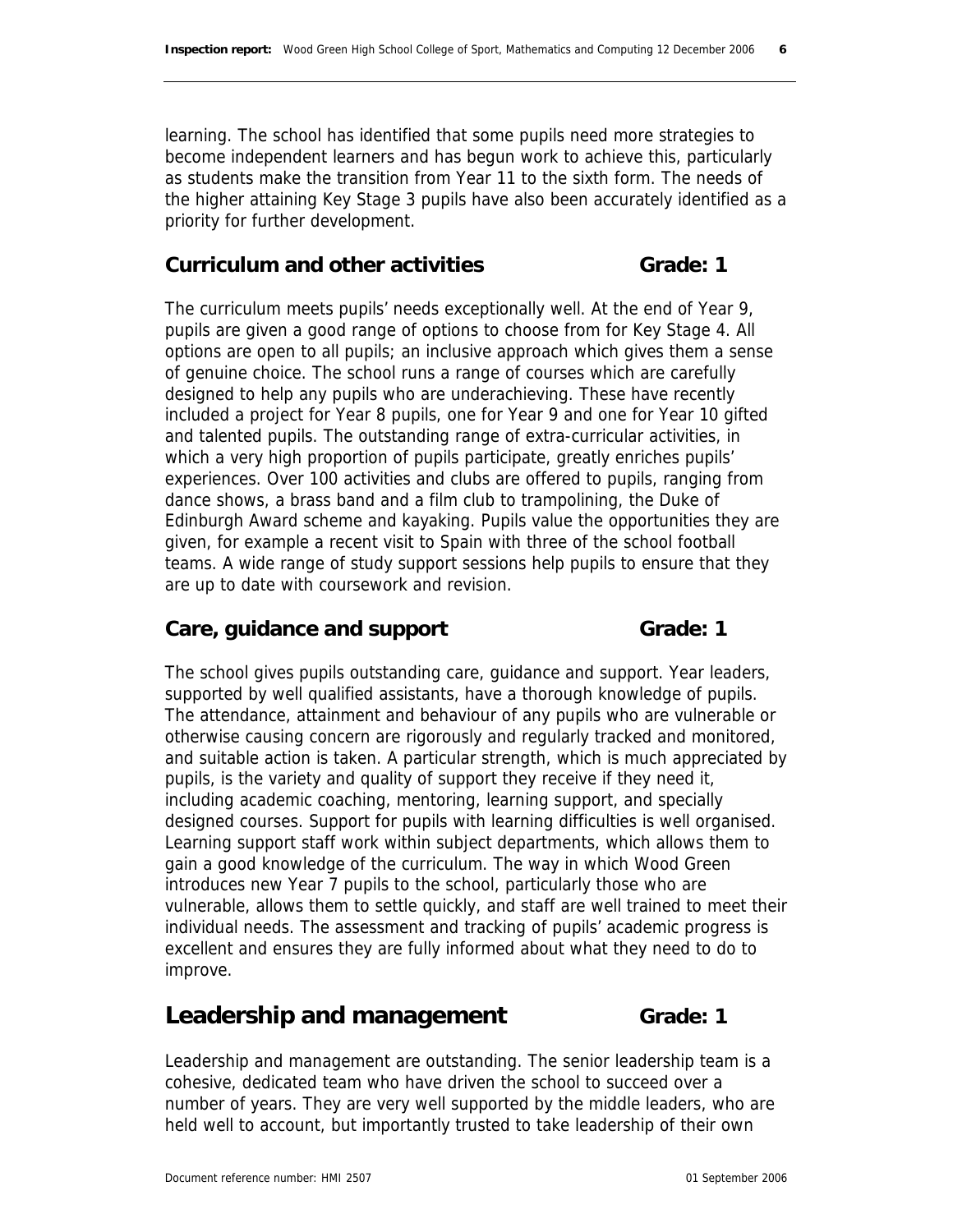teams. As a result, leaders at all levels continually and effectively plan for improvement. The school makes the best use of some inadequate accommodation, and senior leaders have worked tirelessly to plan the new building and to try to improve other physical aspects. The school carefully nurtures the professional development of its entire staff. This has led to many gaining promotion within the school over a number of years, and taking on responsibilities as they become ready for them. Staff are highly supportive of each other and very loyal to the school, and parents' views of the school are overwhelmingly positive.

The school works with a wide range of partners to share its own success and to improve its practice. As a 'Leading Edge' partner it works with a neighbouring secondary school; many student teachers are trained at the school each year; and the school has recently set up a training consortium to provide courses with and to other schools both in the Midlands and nationally. A 'mentor school' has been run for the last three years as part of the school's work as a specialist college.

The governing body provides the school with excellent support, as well as challenge. The chair is exceptionally knowledgeable about the school and has provided a great deal of practical support as well as leadership of the governing body, over many years.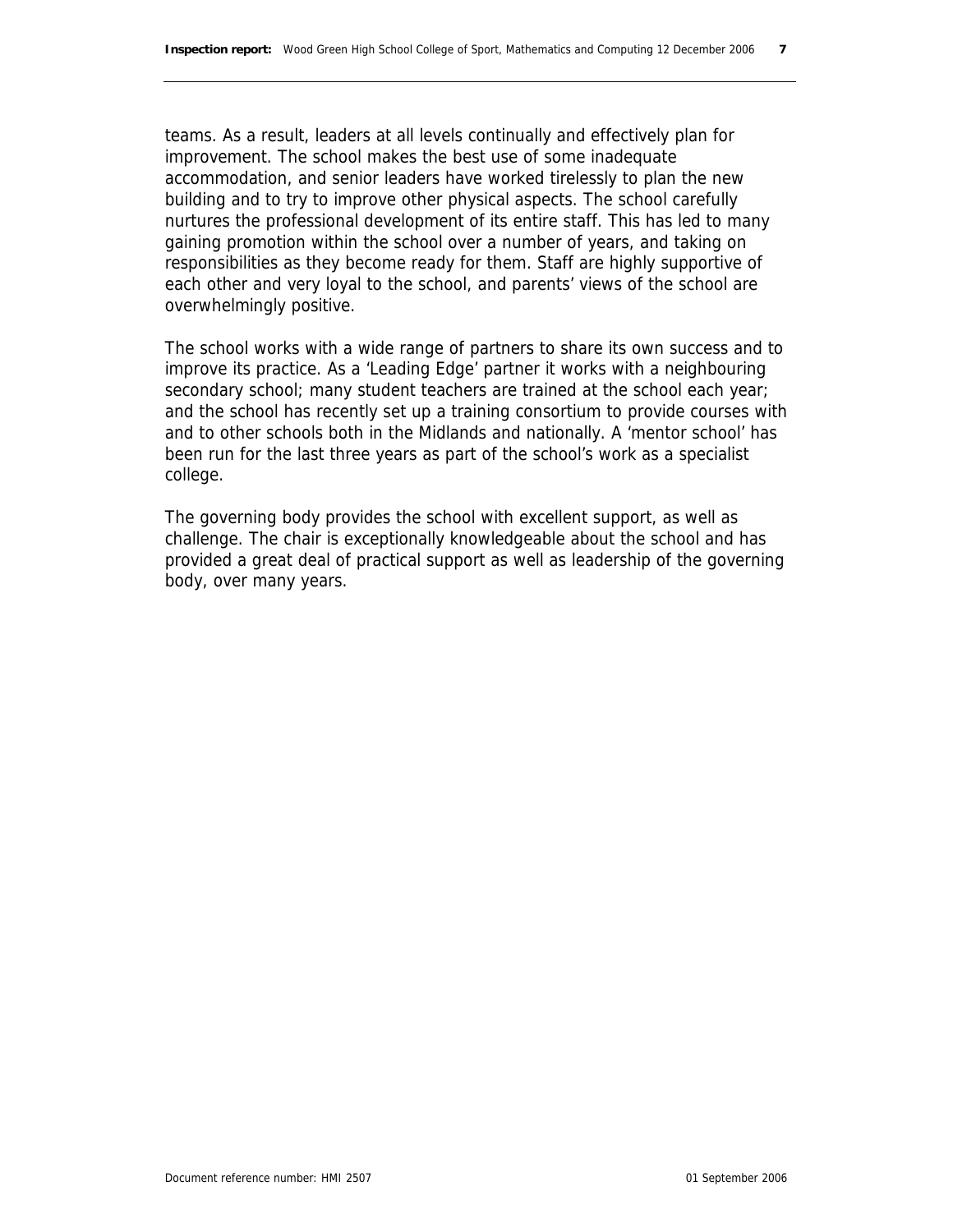**Any complaints about the inspection or the report should be made following the procedures set out in the guidance 'Complaining about inspections', which is available from Ofsted's website: www.ofsted.gov.uk.**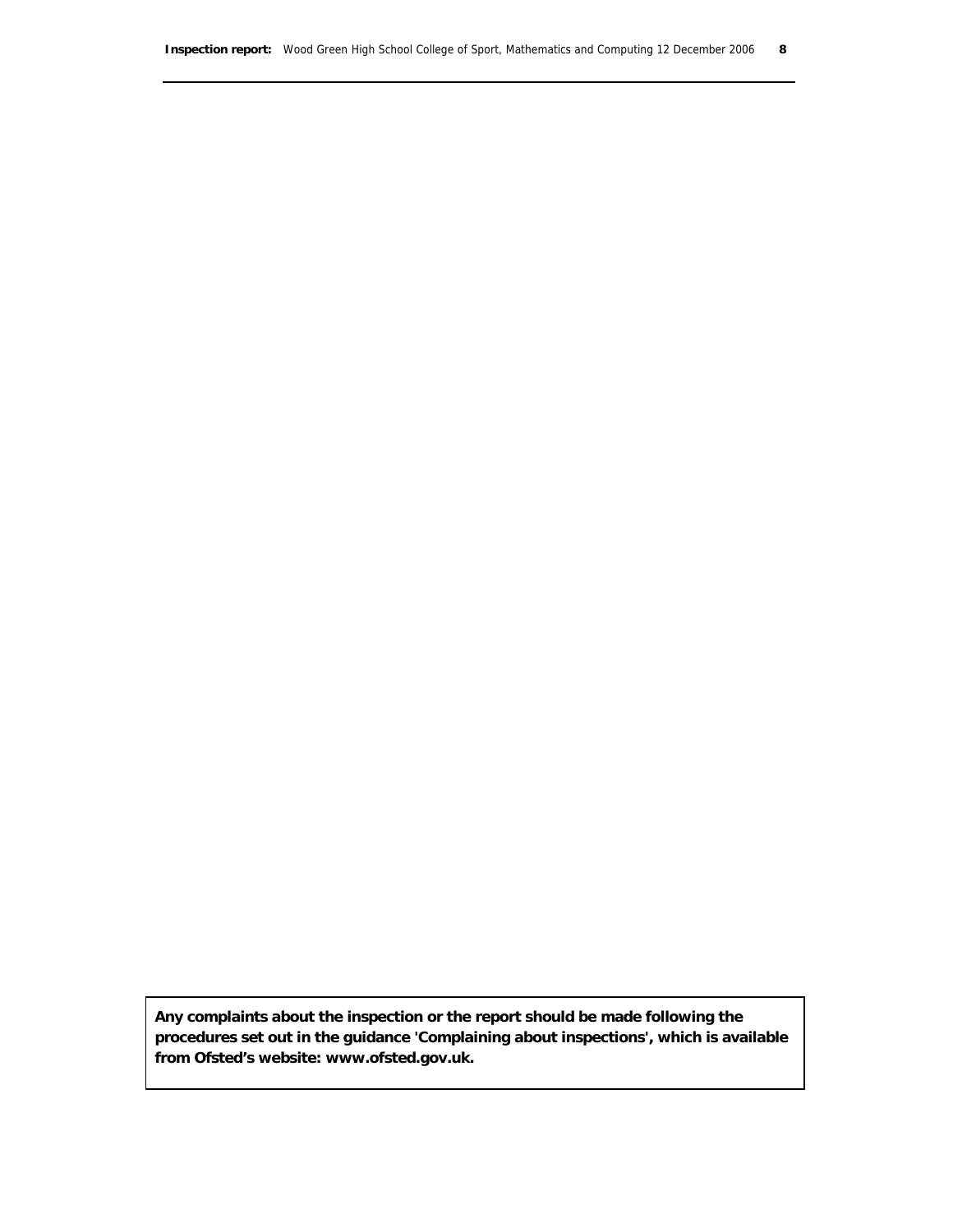# **Inspection judgements**

| Key to judgements: grade 1 is outstanding, grade 2 good, grade $3 \mid \text{ School} \mid 16-19$<br>satisfactory, and grade 4 inadequate. | Overall |  |  |
|--------------------------------------------------------------------------------------------------------------------------------------------|---------|--|--|
|--------------------------------------------------------------------------------------------------------------------------------------------|---------|--|--|

### **Overall effectiveness**

| How effective, efficient and inclusive is the provision of education,<br>integrated care and any extended services in meeting the needs of<br>learners? |            | 2   |
|---------------------------------------------------------------------------------------------------------------------------------------------------------|------------|-----|
| How well does the school work in partnership with others to promote<br>learners' well-being?                                                            |            |     |
| The quality and standards in the Foundation Stage                                                                                                       | <b>NA</b>  |     |
| The effectiveness and efficiency of boarding provision                                                                                                  |            |     |
| The effectiveness of the school's self-evaluation                                                                                                       |            |     |
| The capacity to make any necessary improvements                                                                                                         |            |     |
| Effective steps have been taken to promote improvement since the last<br>inspection                                                                     | <b>Yes</b> | Yes |

### **Achievement and standards**

| How well do learners achieve?                                                                               |  |
|-------------------------------------------------------------------------------------------------------------|--|
| The standards <sup>1</sup> reached by learners                                                              |  |
| How well learners make progress, taking account of any significant variations<br>between groups of learners |  |
| How well learners with learning difficulties and disabilities make progress                                 |  |

### **Personal development and well-being**

| How good is the overall personal development and well-being of the<br>learners?                                  |              |  |
|------------------------------------------------------------------------------------------------------------------|--------------|--|
| The extent of learners' spiritual, moral, social and cultural development                                        |              |  |
| The behaviour of learners                                                                                        |              |  |
| The attendance of learners                                                                                       | $\mathbf{2}$ |  |
| How well learners enjoy their education                                                                          |              |  |
| The extent to which learners adopt safe practices                                                                |              |  |
| The extent to which learners adopt healthy lifestyles                                                            |              |  |
| The extent to which learners make a positive contribution to the community                                       |              |  |
| How well learners develop workplace and other skills that will contribute to<br>their future economic well-being |              |  |

**Annex A** 

<sup>&</sup>lt;u>decade 1 - Exceptionally and consistently high;</u> Grade 2 - Generally above average with none significantly in Grade 1 - Exceptionally and consistently high; Grade 2 - Generally above average with none significantly below average; Grade 3 - Broadly average to below average; Grade 4 - Exceptionally low.

All white boxes must be completed. The grey boxes are used wherever the inspection team has sufficient evidence to come to a secure judgement.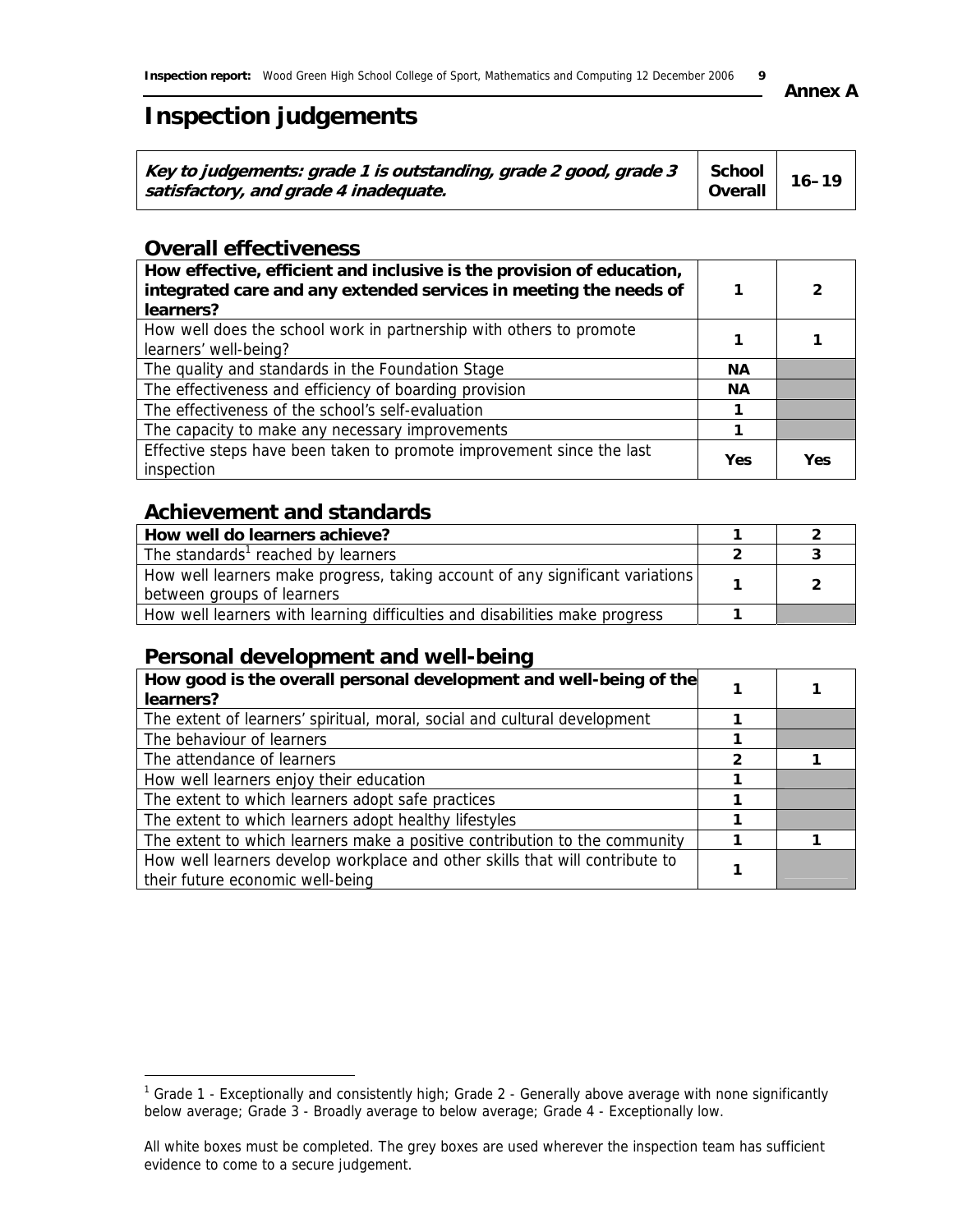|  | The quality of provision |
|--|--------------------------|
|  |                          |

| How effective are teaching and learning in meeting the full range of<br>learners' needs?              |  |
|-------------------------------------------------------------------------------------------------------|--|
| How well do the curriculum and other activities meet the range of<br>needs and interests of learners? |  |
| How well are learners cared for, guided and supported?                                                |  |

# **Leadership and management**

| How effective are leadership and management in raising<br>achievement and supporting all learners?                                              |            |     |
|-------------------------------------------------------------------------------------------------------------------------------------------------|------------|-----|
| How effectively leaders and managers at all levels set clear direction leading<br>to improvement and promote high quality of care and education |            |     |
| How effectively performance is monitored, evaluated and improved to meet<br>challenging targets                                                 |            |     |
| How well equality of opportunity is promoted and discrimination tackled so<br>that all learners achieve as well as they can                     |            |     |
| How effectively and efficiently resources, including staff, are deployed to<br>achieve value for money                                          |            |     |
| The extent to which governors and other supervisory boards discharge their<br>responsibilities                                                  |            |     |
| Do procedures for safeguarding learners meet current government<br>requirements?                                                                | <b>Yes</b> | Yes |
| Does this school require special measures?                                                                                                      | <b>No</b>  |     |
| Does this school require a notice to improve?                                                                                                   | No         |     |